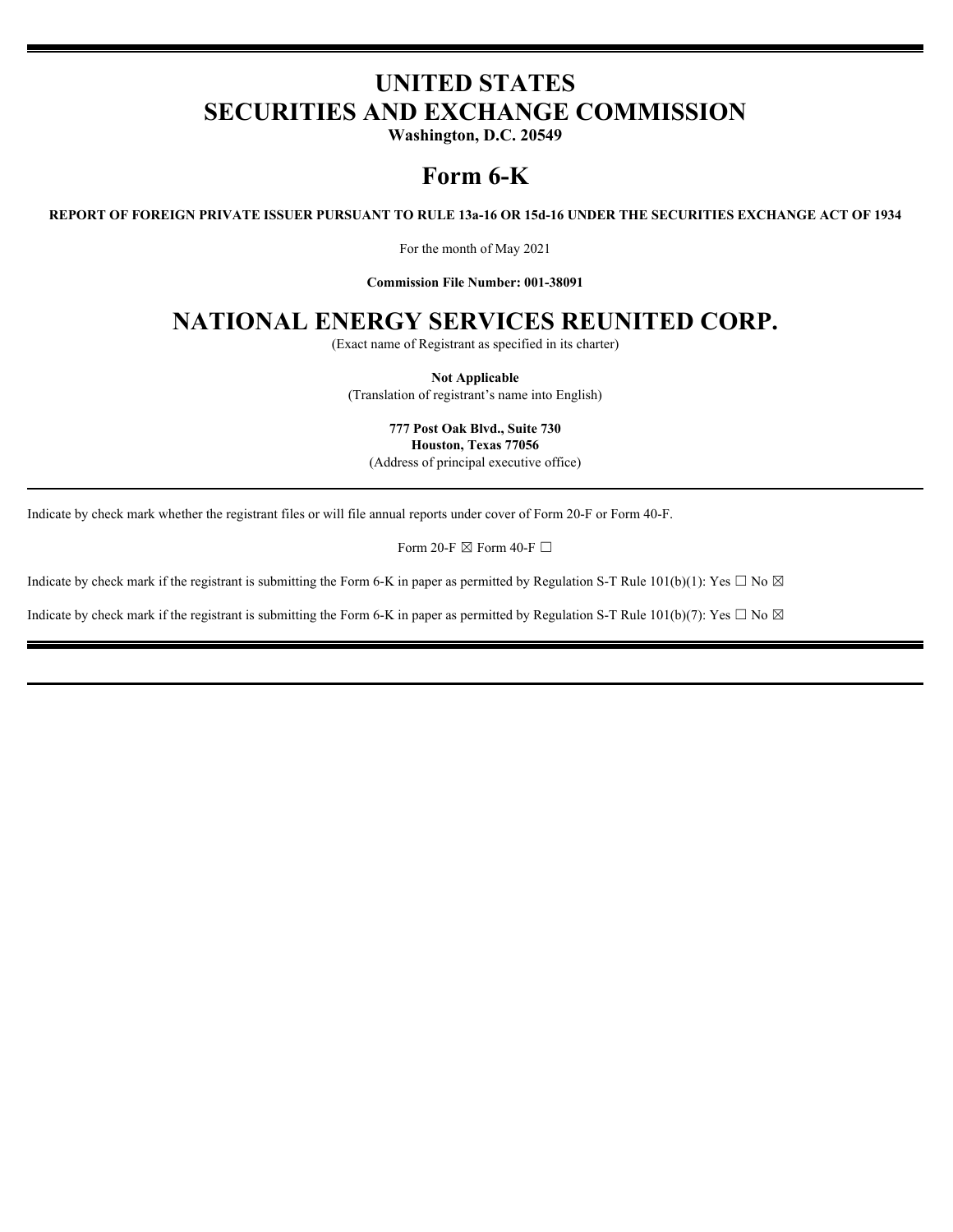#### **Information Contained in this Form 6-K Report**

operations for the quarter ended March 31, 2021. A copy of the press release is furnished as Exhibit 99.1 to this report on Form 6-K.

**CON MAY 6, 2021, National Energy Services Reunited Corp.** ("NESR") issued a press release announcing its preliminary financial condition and results of ations for the quarter ended March 31, 2021. A copy of the press rele The information contained in this report and the exhibit hereto shall not be deemed to be "filed" for purposes of Section 18 of the Securities Exchange Act of 1934, as amended (the "Exchange Act"), or otherwise subject to the liabilities of that section, and shall not be deemed incorporated by reference into any filings made by NESR under the Securities Act of 1933, as amended, or the Exchange Act, except as may be expressly set forth by specific reference in such filing.

#### **Financial Statements and Exhibits**

*Exhibits.*

| Number<br><b>Contract Contract Contract Contract</b> | Description                      |
|------------------------------------------------------|----------------------------------|
| 99.1                                                 | Press Release dated May 6, 2021. |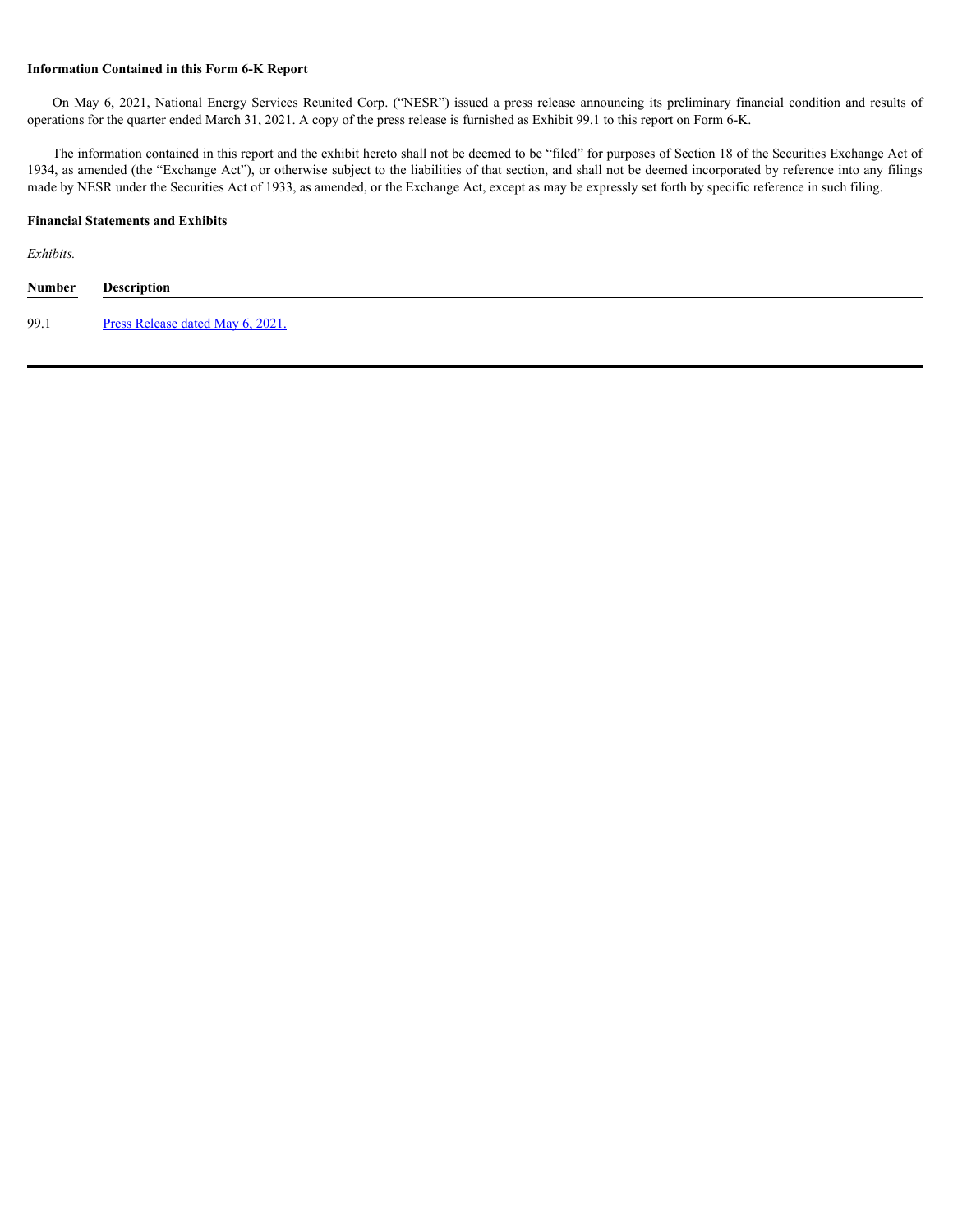### **SIGNATURES**

Pursuant to the requirements of the Securities Exchange Act of 1934, the registrant has duly caused this report to be signed on its behalf by the undersigned, thereunto duly authorized.

NATIONAL ENERGY SERVICES REUNITED CORP.

Date: May 6, 2021 By: */s/ Christopher L. Boone*

Name: Christopher L. Boone Title: Chief Financial Officer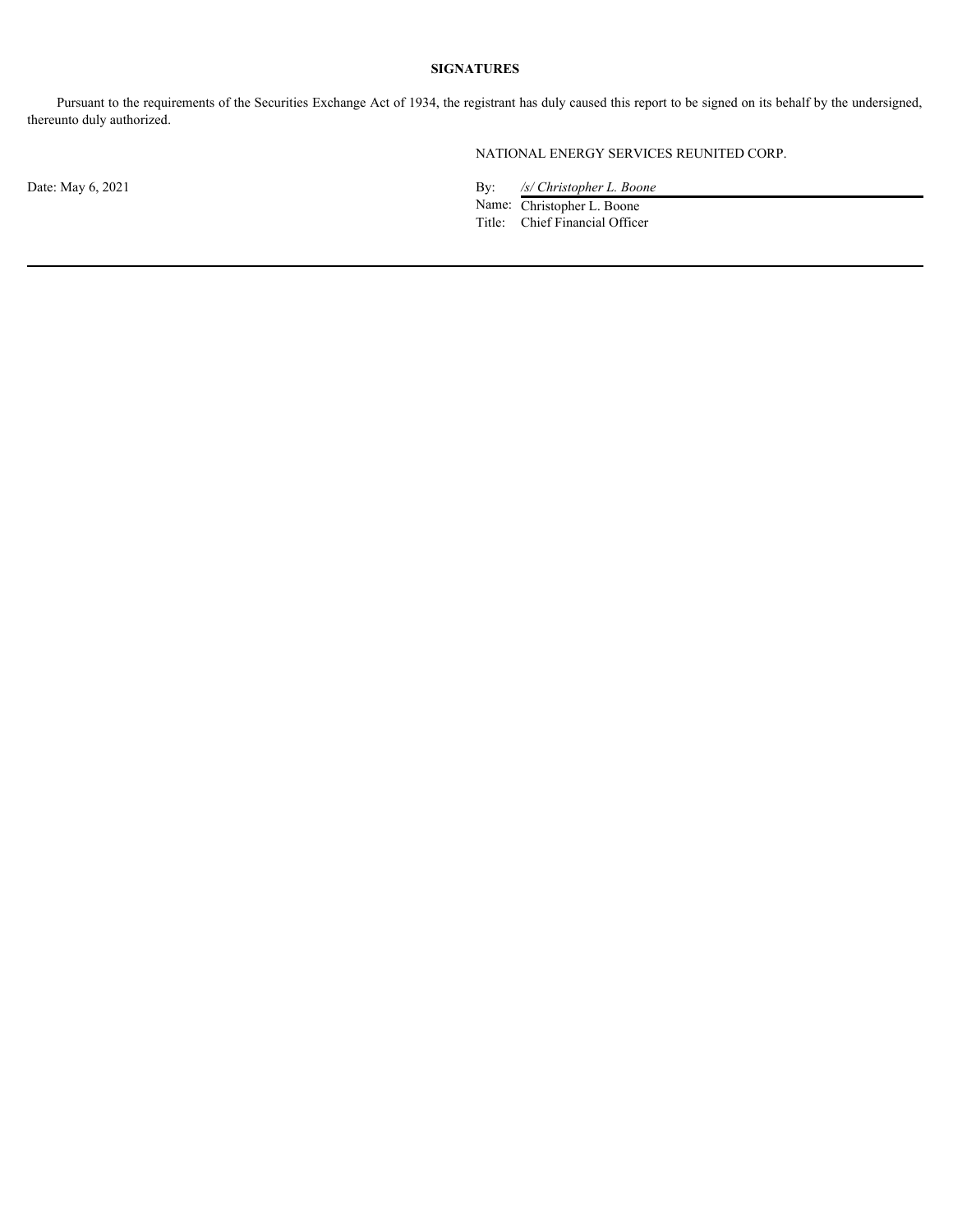#### **National Energy Services Reunited Corp. Reports Preliminary Unaudited First Quarter 2021 Financial Results**

- <span id="page-3-0"></span>Revenue for the first quarter of 2021 is \$212 million, growing 7% year-over-year and remaining flat quarter-over-quarter
- Operating income for the first quarter of 2021 is \$16 million, improving 29% quarter-over-quarter
- Adjusted EBITDA (a non-GAAP measure) for the first quarter of 2021 is \$50 million<sup>(1)</sup>
- Net cash provided by operating activities for the first quarter of 2021 is \$47 million, improving \$38 million year-over-year
- Free cash flow (a non-GAAP measure) for the first quarter of 2021 is \$37 million, improving \$50 million year-over-year and \$4 million over the sequential quarter $(1)$

|                                                                                                                                                                                                                                                                                                  |                   |              |                        |                 |                  | Exhibit 99.1   |
|--------------------------------------------------------------------------------------------------------------------------------------------------------------------------------------------------------------------------------------------------------------------------------------------------|-------------------|--------------|------------------------|-----------------|------------------|----------------|
|                                                                                                                                                                                                                                                                                                  |                   |              |                        |                 |                  |                |
| National Energy Services Reunited Corp. Reports Preliminary Unaudited First Quarter 2021 Financial Results                                                                                                                                                                                       |                   |              |                        |                 |                  |                |
| Revenue for the first quarter of 2021 is \$212 million, growing 7% year-over-year and remaining flat quarter-over-quarter<br>٠                                                                                                                                                                   |                   |              |                        |                 |                  |                |
| Operating income for the first quarter of 2021 is \$16 million, improving 29% quarter-over-quarter                                                                                                                                                                                               |                   |              |                        |                 |                  |                |
| Adjusted EBITDA (a non-GAAP measure) for the first quarter of 2021 is \$50 million <sup>(1)</sup><br>$\bullet$                                                                                                                                                                                   |                   |              |                        |                 |                  |                |
| Net cash provided by operating activities for the first quarter of 2021 is \$47 million, improving \$38 million year-over-year<br>Free cash flow (a non-GAAP measure) for the first quarter of 2021 is \$37 million, improving \$50 million year-over-year and \$4 million over the<br>$\bullet$ |                   |              |                        |                 |                  |                |
| sequential quarter $^{(1)}$                                                                                                                                                                                                                                                                      |                   |              |                        |                 |                  |                |
|                                                                                                                                                                                                                                                                                                  |                   |              |                        |                 |                  |                |
| HOUSTON, May 6, 2021 - National Energy Services Reunited Corp. ("NESR" or the "Company") (NASDAQ: NESR) (NASDAQ: NESRW), a national,<br>industry-leading provider of integrated energy services in the Middle East and North Africa ("MENA") and Asia Pacific regions, today reported certain    |                   |              |                        |                 |                  |                |
| preliminary unaudited financial results for the quarter ended March 31, 2021. The Company posted the following results for the periods presented:                                                                                                                                                |                   |              |                        |                 |                  |                |
|                                                                                                                                                                                                                                                                                                  |                   |              |                        |                 |                  |                |
|                                                                                                                                                                                                                                                                                                  |                   |              | Three Months Ended (1) | March 31,       | <b>Variance</b>  | Year-over-     |
|                                                                                                                                                                                                                                                                                                  |                   |              |                        |                 |                  |                |
|                                                                                                                                                                                                                                                                                                  | March 31,<br>2021 |              | December 31,<br>2020   | 2020            |                  |                |
| (in US\$ thousands except percentages)                                                                                                                                                                                                                                                           |                   |              |                        |                 | Sequential       | year           |
| Revenue                                                                                                                                                                                                                                                                                          | 212,426           | <sup>S</sup> | 213,175                | 199,299<br>- \$ | $-^{0}/_{0}$     | $7\%$          |
| Operating income                                                                                                                                                                                                                                                                                 | 15,733            |              | 12,172                 | 18,515          | 29%              | $(15)\%$       |
| Adjusted EBITDA (non-GAAP) <sup>(1)</sup><br>Net cash provided by operating activities                                                                                                                                                                                                           | 50,221<br>47,482  |              | 54,615<br>47,717       | 50,938<br>9,949 | $(8)\%$<br>(235) | (1)%<br>37,533 |

(1) The Company presents its financial results in accordance with generally accepted accounting principles in the United States of America ("GAAP"). However, management believes that using additional non-GAAP measures will enhance the evaluation of the profitability and liquidity of the Company and its ongoing operations. Please see Tables 1, 2, 3, and 4 below for reconciliations of GAAP to non-GAAP financial measures.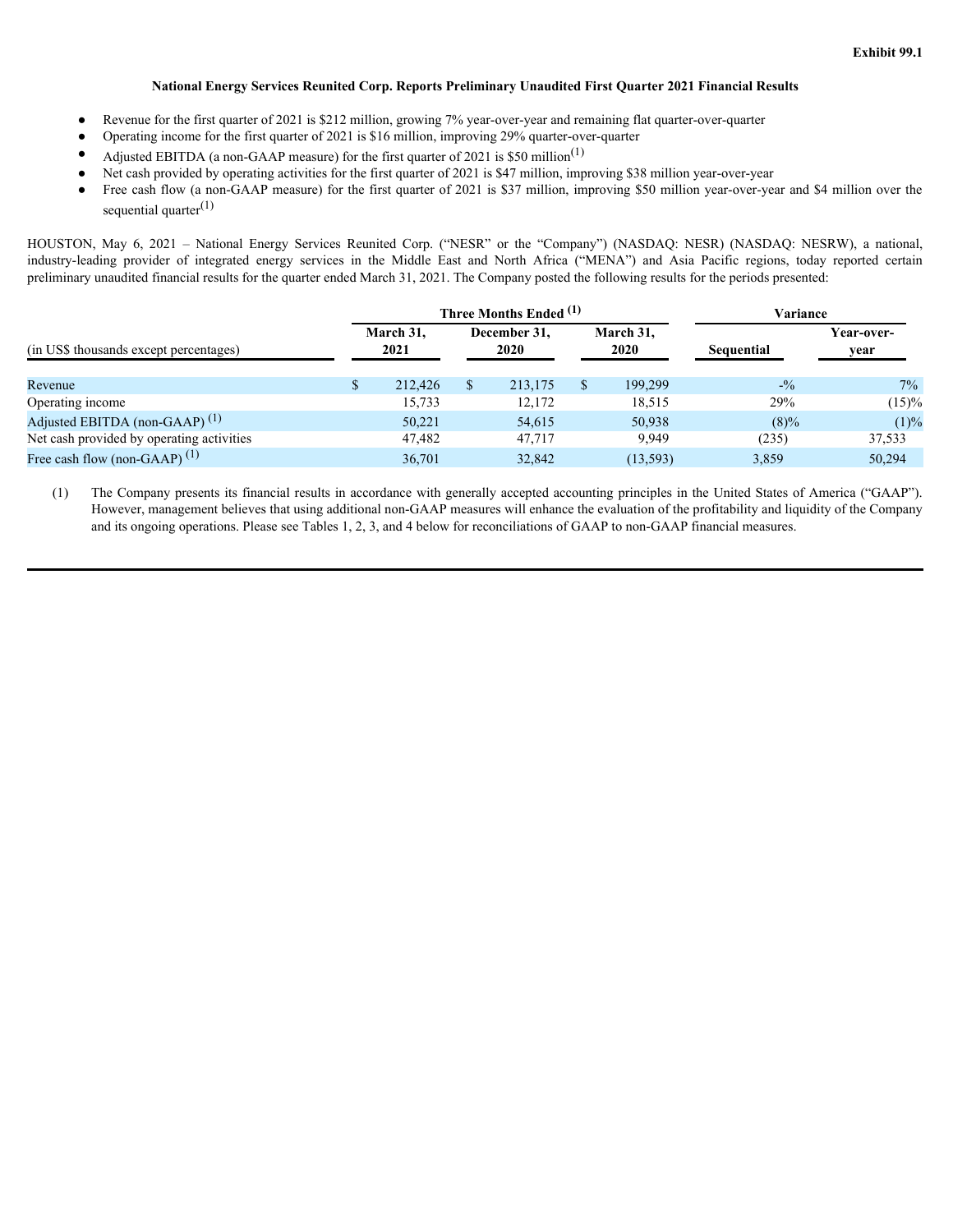Sherif Foda, Chairman of the Board and CEO of NESR, said, "Our team delivered another solid quarter and generated record free cash flow while taking important steps to position NESR to fully leverage the economic activity and oil demand recovery that has already started in some geographies. We continued to execute on Sherif Foda, Chairman of the Board and CEO of NESR, said, "Our team delivered another solid quarter and generated record free cash flow while taking important<br>steps to position NESR to fully leverage the economic activity technologies to our customers while expanding the breadth of our service offerings to include managed pressure drilling, directional drilling, and as part of our ESG IMPACT initiative, using geothermal energy to generate electric power."

Mr. Foda continued, "Last month, we announced a milestone acquisition, and I am glad to confirm that we have closed this transaction, positioning NESR to become a top-tier provider in Kuwait with operations across the Production Services and Drilling and Evaluation Services segments. In addition, the acquisition will provide our entry into the Drilling Fluids service line and ultimately support expansion to neighboring countries."

### **Adjusted EBITDA Results**

The Company produced Adjusted EBITDA of \$50.2 million during the first quarter of 2021. The Company posted the following results for the periods presented.

|                        |  | <b>Ouarter ended</b>  |  | <b>Ouarter ended</b>     |  | <b>Ouarter ended</b>  |
|------------------------|--|-----------------------|--|--------------------------|--|-----------------------|
| (in thousands)         |  | <b>March 31, 2021</b> |  | <b>December 31, 2020</b> |  | <b>March 31, 2020</b> |
| Revenue                |  | 212,426               |  | 213,175                  |  | 199,299               |
| Operating income       |  | 15,733                |  | 12,172                   |  | 18,515                |
| <b>Adjusted EBITDA</b> |  | 50,221                |  | 54,615                   |  | 50,938                |
|                        |  |                       |  |                          |  |                       |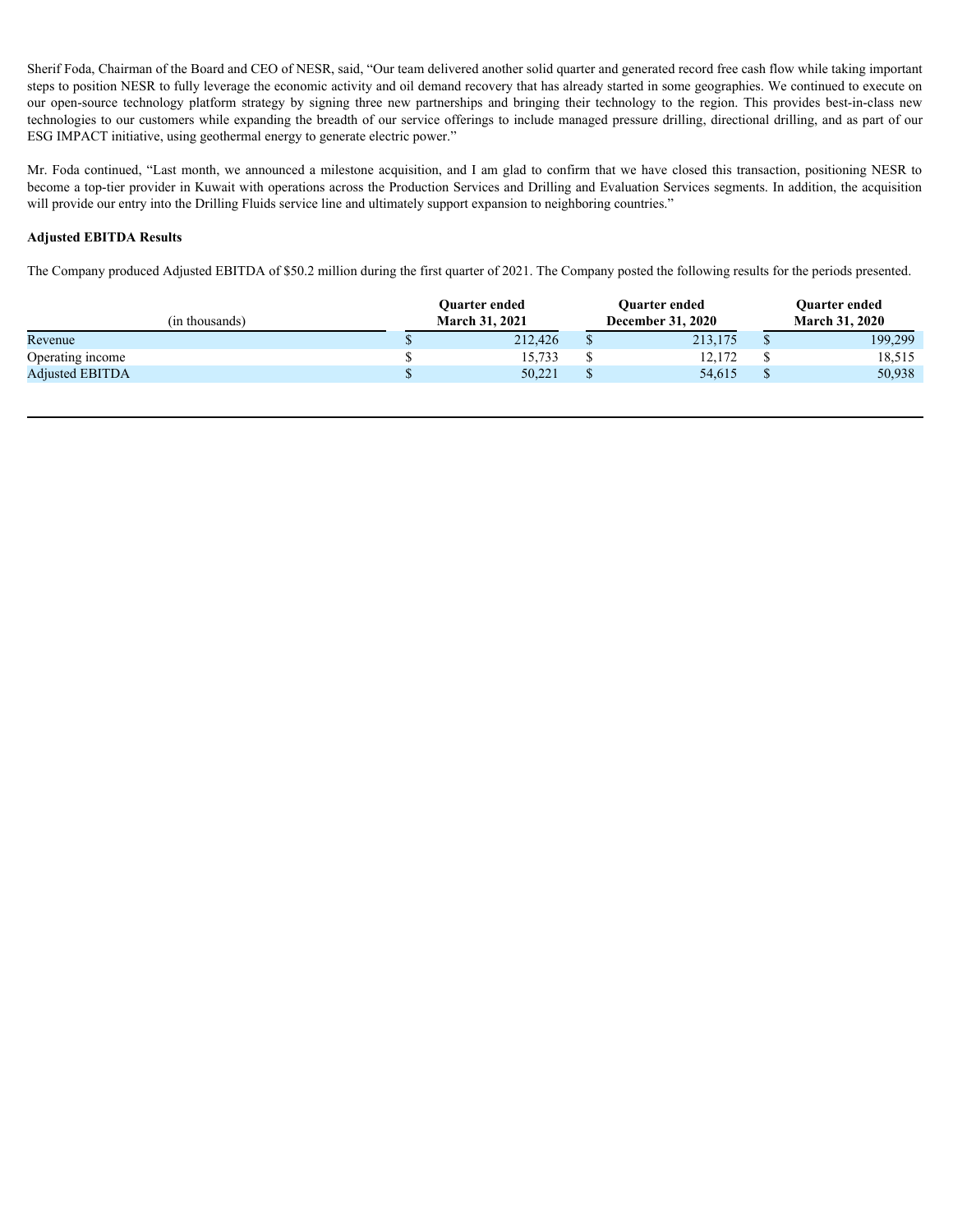#### **Production Services Segment Results**

| <b>Production Services Segment Results</b><br>The Production Services segment contributed \$136.8 million to consolidated revenue for the first quarter of 2021, an improvement of 3% from \$133.2 million in<br>the first quarter of 2020. Segment Adjusted EBITDA, a non-GAAP measure, was \$36.3 million for the first quarter of 2021. Adjusted EBITDA margins were<br>down slightly on both a sequential quarter and year-over-year basis due to the increased proportion of the pass-through revenue from hydraulic fracturing<br>operations. The Production Services segment posted the following results for the periods presented.<br>Quarter ended<br>Quarter ended<br>Quarter ended<br>(in US\$ thousands)<br>March 31, 2021<br><b>December 31, 2020</b><br><b>March 31, 2020</b><br>136,767<br>135,605<br>133,190<br>Revenue<br>$\mathbb{S}$<br><sup>S</sup><br>Operating income<br>14,364<br>11,502<br>21,328<br><sup>\$</sup><br>38,705<br>40,788<br>Segment Adjusted EBITDA<br>36,298<br>-S<br>-8 |  |  |  |  |  |  |
|------------------------------------------------------------------------------------------------------------------------------------------------------------------------------------------------------------------------------------------------------------------------------------------------------------------------------------------------------------------------------------------------------------------------------------------------------------------------------------------------------------------------------------------------------------------------------------------------------------------------------------------------------------------------------------------------------------------------------------------------------------------------------------------------------------------------------------------------------------------------------------------------------------------------------------------------------------------------------------------------------------------|--|--|--|--|--|--|
|                                                                                                                                                                                                                                                                                                                                                                                                                                                                                                                                                                                                                                                                                                                                                                                                                                                                                                                                                                                                                  |  |  |  |  |  |  |
|                                                                                                                                                                                                                                                                                                                                                                                                                                                                                                                                                                                                                                                                                                                                                                                                                                                                                                                                                                                                                  |  |  |  |  |  |  |
|                                                                                                                                                                                                                                                                                                                                                                                                                                                                                                                                                                                                                                                                                                                                                                                                                                                                                                                                                                                                                  |  |  |  |  |  |  |
|                                                                                                                                                                                                                                                                                                                                                                                                                                                                                                                                                                                                                                                                                                                                                                                                                                                                                                                                                                                                                  |  |  |  |  |  |  |
|                                                                                                                                                                                                                                                                                                                                                                                                                                                                                                                                                                                                                                                                                                                                                                                                                                                                                                                                                                                                                  |  |  |  |  |  |  |
|                                                                                                                                                                                                                                                                                                                                                                                                                                                                                                                                                                                                                                                                                                                                                                                                                                                                                                                                                                                                                  |  |  |  |  |  |  |
|                                                                                                                                                                                                                                                                                                                                                                                                                                                                                                                                                                                                                                                                                                                                                                                                                                                                                                                                                                                                                  |  |  |  |  |  |  |
|                                                                                                                                                                                                                                                                                                                                                                                                                                                                                                                                                                                                                                                                                                                                                                                                                                                                                                                                                                                                                  |  |  |  |  |  |  |
|                                                                                                                                                                                                                                                                                                                                                                                                                                                                                                                                                                                                                                                                                                                                                                                                                                                                                                                                                                                                                  |  |  |  |  |  |  |
|                                                                                                                                                                                                                                                                                                                                                                                                                                                                                                                                                                                                                                                                                                                                                                                                                                                                                                                                                                                                                  |  |  |  |  |  |  |
|                                                                                                                                                                                                                                                                                                                                                                                                                                                                                                                                                                                                                                                                                                                                                                                                                                                                                                                                                                                                                  |  |  |  |  |  |  |
|                                                                                                                                                                                                                                                                                                                                                                                                                                                                                                                                                                                                                                                                                                                                                                                                                                                                                                                                                                                                                  |  |  |  |  |  |  |
|                                                                                                                                                                                                                                                                                                                                                                                                                                                                                                                                                                                                                                                                                                                                                                                                                                                                                                                                                                                                                  |  |  |  |  |  |  |
|                                                                                                                                                                                                                                                                                                                                                                                                                                                                                                                                                                                                                                                                                                                                                                                                                                                                                                                                                                                                                  |  |  |  |  |  |  |
|                                                                                                                                                                                                                                                                                                                                                                                                                                                                                                                                                                                                                                                                                                                                                                                                                                                                                                                                                                                                                  |  |  |  |  |  |  |
|                                                                                                                                                                                                                                                                                                                                                                                                                                                                                                                                                                                                                                                                                                                                                                                                                                                                                                                                                                                                                  |  |  |  |  |  |  |
|                                                                                                                                                                                                                                                                                                                                                                                                                                                                                                                                                                                                                                                                                                                                                                                                                                                                                                                                                                                                                  |  |  |  |  |  |  |
|                                                                                                                                                                                                                                                                                                                                                                                                                                                                                                                                                                                                                                                                                                                                                                                                                                                                                                                                                                                                                  |  |  |  |  |  |  |
|                                                                                                                                                                                                                                                                                                                                                                                                                                                                                                                                                                                                                                                                                                                                                                                                                                                                                                                                                                                                                  |  |  |  |  |  |  |
|                                                                                                                                                                                                                                                                                                                                                                                                                                                                                                                                                                                                                                                                                                                                                                                                                                                                                                                                                                                                                  |  |  |  |  |  |  |
|                                                                                                                                                                                                                                                                                                                                                                                                                                                                                                                                                                                                                                                                                                                                                                                                                                                                                                                                                                                                                  |  |  |  |  |  |  |
|                                                                                                                                                                                                                                                                                                                                                                                                                                                                                                                                                                                                                                                                                                                                                                                                                                                                                                                                                                                                                  |  |  |  |  |  |  |
|                                                                                                                                                                                                                                                                                                                                                                                                                                                                                                                                                                                                                                                                                                                                                                                                                                                                                                                                                                                                                  |  |  |  |  |  |  |
|                                                                                                                                                                                                                                                                                                                                                                                                                                                                                                                                                                                                                                                                                                                                                                                                                                                                                                                                                                                                                  |  |  |  |  |  |  |
|                                                                                                                                                                                                                                                                                                                                                                                                                                                                                                                                                                                                                                                                                                                                                                                                                                                                                                                                                                                                                  |  |  |  |  |  |  |
|                                                                                                                                                                                                                                                                                                                                                                                                                                                                                                                                                                                                                                                                                                                                                                                                                                                                                                                                                                                                                  |  |  |  |  |  |  |
|                                                                                                                                                                                                                                                                                                                                                                                                                                                                                                                                                                                                                                                                                                                                                                                                                                                                                                                                                                                                                  |  |  |  |  |  |  |
|                                                                                                                                                                                                                                                                                                                                                                                                                                                                                                                                                                                                                                                                                                                                                                                                                                                                                                                                                                                                                  |  |  |  |  |  |  |
|                                                                                                                                                                                                                                                                                                                                                                                                                                                                                                                                                                                                                                                                                                                                                                                                                                                                                                                                                                                                                  |  |  |  |  |  |  |
|                                                                                                                                                                                                                                                                                                                                                                                                                                                                                                                                                                                                                                                                                                                                                                                                                                                                                                                                                                                                                  |  |  |  |  |  |  |
|                                                                                                                                                                                                                                                                                                                                                                                                                                                                                                                                                                                                                                                                                                                                                                                                                                                                                                                                                                                                                  |  |  |  |  |  |  |

#### **Drilling and Evaluation Services Segment Results**

The Drilling and Evaluation ("D&E") Services segment contributed \$75.7 million to consolidated revenue for the first quarter of 2021. D&E segment revenue increased 14% year-over-year while declining 2% on a sequential quarter basis. Segment Adjusted EBITDA, a non-GAAP measure, totaled \$18.0 million in the first quarter of 2021, growing 23% as compared to \$14.6 million in the first quarter of 2020. Adjusted EBITDA Margins improved year-over-year by 170 basis points, while declining 151 basis points on a sequential quarter basis, as a result of varying activity levels and product line mix period-over-period.

The D&E Services segment posted the following results for the periods presented.

|                       | <b>Ouarter ended</b> |                          | <b>Ouarter ended</b> | <b>Ouarter ended</b>  |
|-----------------------|----------------------|--------------------------|----------------------|-----------------------|
| <b>March 31, 2021</b> |                      | <b>December 31, 2020</b> |                      | <b>March 31, 2020</b> |
|                       | 75,659               |                          | 77,570               | 66,109                |
|                       | 9,713                |                          | 8,812                | 7,868                 |
|                       | 17,966               |                          | 19,588               | 14,577                |
|                       |                      |                          |                      |                       |

Offsetting both the Production Services segment and D&E Services segment results were certain corporate costs, which are not allocated to segment operations.

#### **Balance Sheet**

Cash and cash equivalents are \$89.3 million as of March 31, 2021, compared to \$75.0 million as of December 31, 2020.

Total debt as of March 31, 2021 is \$390.9 million with \$92.4 million of such debt classified as short-term. Working capital totaled \$172.1 million as of March 31, 2021. Free cash flow, a non-GAAP measure, for the first quarter of 2021 is \$36.7 million, improving by \$3.9 million as compared to the fourth quarter of 2020 and \$50.3 million as compared to the first quarter of 2020. Net Debt (a non-GAAP measure), which is the sum of our recorded Current installments of long-term debt, Short-term borrowings, and Long-term debt less Cash and cash equivalents, totaled \$301.6 million as of March 31, 2021 as compared to \$323.5 million as of December 31, 2020 and \$336.3 million as of March 31, 2020. Net Debt has decreased period-over-period due to improved free cash flows and debt payments. A reconciliation of the comparable GAAP measures to Net Debt is provided in Table 4 below, entitled "Reconciliation to Net Debt."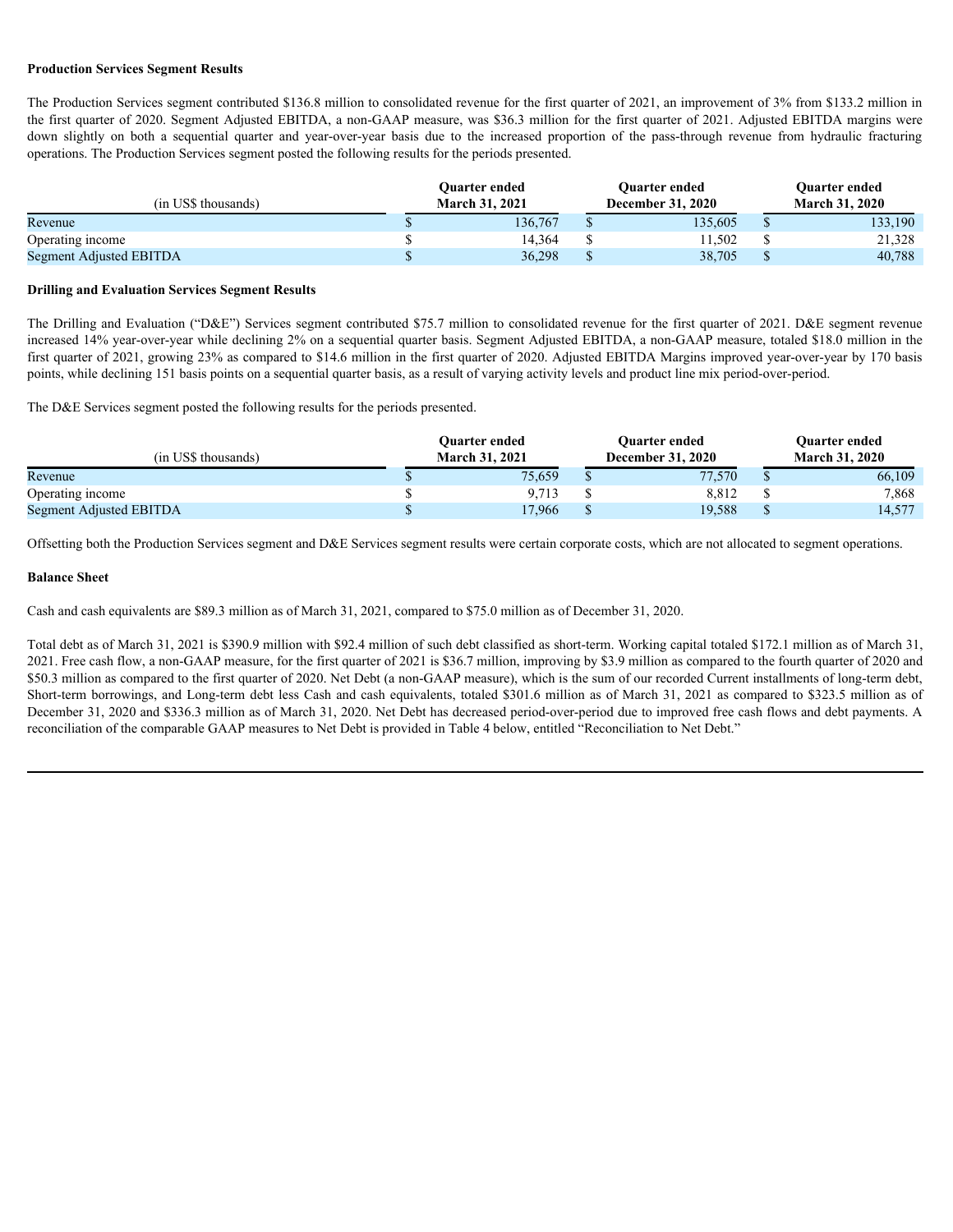#### **Conference Call Information**

NESR will host a conference call on Thursday, May 6, 2021, to discuss its preliminary financial results for the quarter ended March 31, 2021. The call will begin at 8:00 AM Eastern Time.

Investors, analysts and members of the media interested in listening to the conference call are encouraged to participate by dialing in to the U.S. toll-free line at 1- 844-602-0380 or the international line at 1-862-298-0970. A live, listen-only webcast will also be available under the "Investors" section of the Company's website at www.nesr.com. A replay of the conference call will be available after the event under the "Investors" section of the Company's website.

#### **About National Energy Services Reunited Corp.**

Founded in 2017, NESR is one of the largest national oilfield services providers in the MENA and Asia Pacific regions. With over 5,000 employees, representing more than 60 nationalities in over 15 countries, the Company helps its customers unlock the full potential of their reservoirs by providing Production Services such as Hydraulic Fracturing, Cementing, Coiled Tubing, Filtration, Completions, Stimulation, Pumping and Nitrogen Services. The Company also helps its customers to access their reservoirs in a smarter and faster manner by providing Drilling and Evaluation Services such as Drilling Downhole Tools, Directional Drilling, Fishing Tools, Testing Services, Wireline, Slickline, Drilling Fluids and Rig Services.

#### **Forward-Looking Statements**

This communication contains forward-looking statements (as such term is defined in Section 27A of the Securities Act of 1933, as amended, and Section 21E of the Securities Exchange Act of 1934, as amended). Any and all statements contained in this communication that are not statements of historical fact, including Conference Call Information<br>NESR will host a conference cult on Thursday, May 6, 2021, to discuss its preliminary financial creaties for the quarter ended March 31, 2021. The call will begin at<br>Newstre, analysts and nemehr Conference Call Information<br>
NESR will bost a conference call on Thursday, May 6, 2021, to discuss its preliminary funncial results for the quarter ended March 31, 2021. The call will begin at<br>
Newstay, may be remenses of "future," and terms of similar import (including the negative of any of these terms) may identify forward-looking statements. However, not all forward-looking statements may contain one or more of these identifying terms. Forward-looking statements in this communication may include, without limitation, the plans and objectives of management for future operations, projections of income or loss, earnings or loss per share, capital expenditures, dividends, capital structure or other financial items, the Company's future financial performance, expansion plans and opportunities, completion and integration of acquisitions, and the assumptions underlying or relating to any such statement.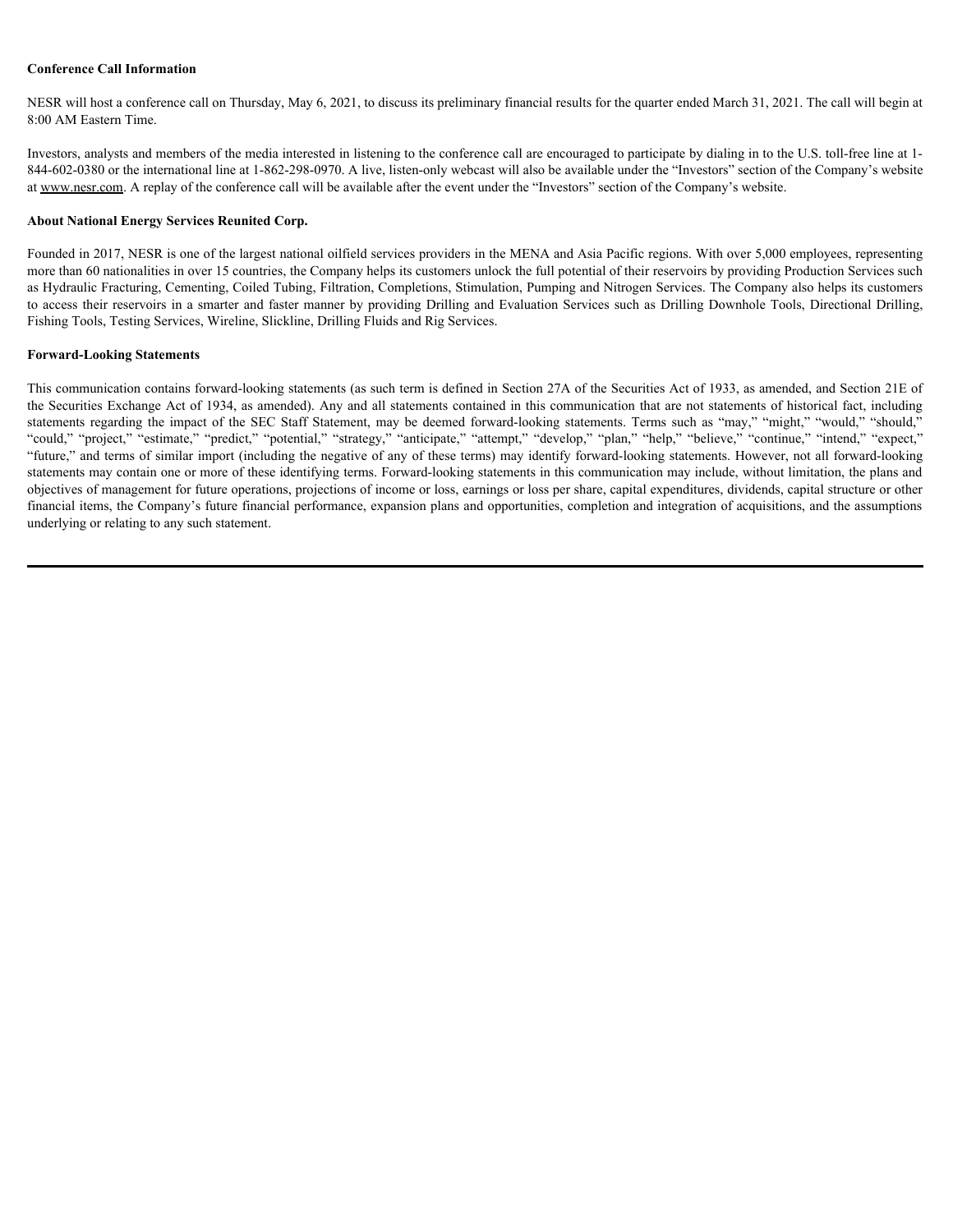The forward-looking statements are not meant to predict or guarantee actual results, performance, events or circumstances and may not be realized because they are based upon the Company's current projections, plans, objectives, beliefs, expectations, estimates and assumptions and are subject to a number of risks and uncertainties and other influences, many of which the Company has no control over. Actual results and the timing of certain events and circumstances may differ The forward-looking statements are not meant to predict or guarantee actual results, performance, events or circumstances and may not be realized because they are based upon the Company's current projections, plans, object accuracy of the forward-looking statements or cause actual results to differ materially from expected or desired results may include, without limitation: changing commodity prices, market volatility and other market trends that affect our customers' demand for our services; disruptions to economic and market conditions The forward-looking statements are not meant to predict or guarantee actual results, performance, events or circumstances and may not be realized because they are based upon the Company's current projections, plans, object companies; political, market, financial and regulatory risks, including those related to the geographic concentration of our customers; our operations, including maintenance, upgrades and refurbishment of our assets, may require significant capital expenditures, which may or may not be available to us; operating hazards The forward-looking statements are not meant to predict or guarantee actual results, performance, events or circumstances and may not be realized because they are based upon the Company's current projections, phans, object consolidation on our results; competition, including for capital and technological advances; and other risks and uncertainties set forth in the Company's most recent Annual Report on Form 20-F filed with the SEC. The forestabodolog entermate are not meant to predice e guarantee stud could, policianas, events or sinustances and any not be considered to the company's meant of the company's results and the studies of the company's res

You are cautioned not to place undue reliance on forward-looking statements because of the risks and uncertainties related to them and to the risk factors. The Company disclaims any obligation to update the forward-looking statements contained in this communication to reflect any new information or future events or circumstances or otherwise, except as required by law. You should read this communication in conjunction with other documents which the Company may file or furnish from time to time with the SEC.

On April 12, 2021, the Staff of the Securities and Exchange Commission (the "SEC Staff") issued a public statement entitled "Staff Statement on Accounting and Reporting Considerations for Warrants issued by Special Purpose Acquisition Companies ("SPACs")" (the "SEC Staff Statement"). In the SEC Staff Statement, the SEC Staff expressed its view that certain terms and conditions common to SPAC warrants may require the warrants to be classified as liabilities on the SPAC's financial statements as opposed to equity. As a SPAC at its founding in 2017, the Company, in conjunction with its independent registered public accounting firm, is evaluating the impact of the SEC Staff Statement on its previously filed Annual Report on Form 20-F for the year ended December 31, 2020. The Company expects that the financial statements previously issued will need to be revised or restated. There is no anticipated impact on the Company's revenue, operating income, net cash provided by operating activities, or the non-GAAP metrics including Adjusted EBITDA, Free cash flow, or Net debt.

The preliminary financial results for the Company's quarter ended March 31, 2021 included in this press release represent the most current information available to preliminary results as a result of the completion of the Company's financial statement closing procedures, final adjustments (including for the warrant accounting matter described above), completion of the independent registered public accounting firm's review procedures, and other developments that may arise between now and the disclosure of the final results.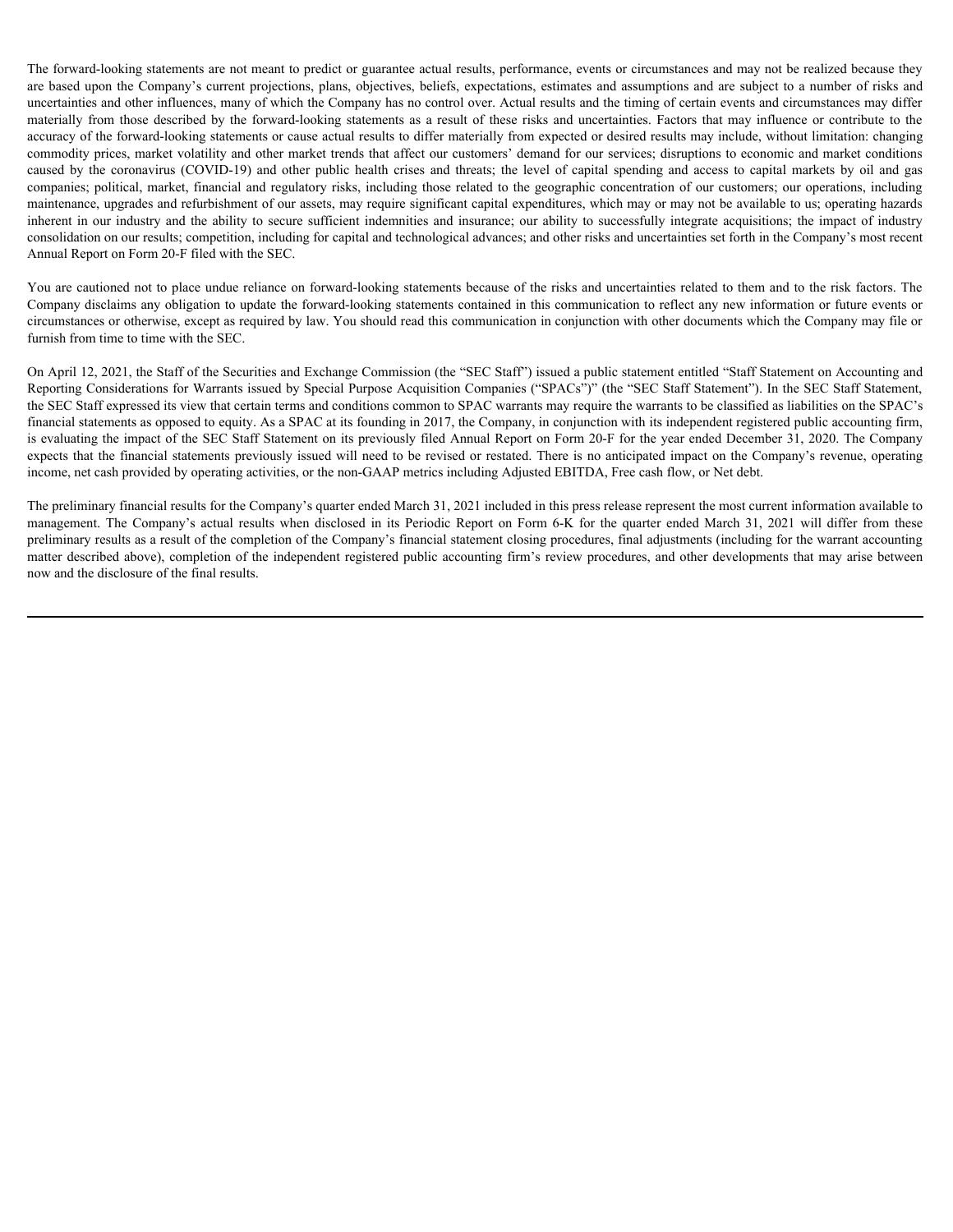#### **National Energy Services Reunited Corp. and Subsidiaries RECONCILIATION OF NON-GAAP FINANCIAL MEASURES (Unaudited)**

(In US\$ thousands except per share amounts)

The Company uses and presents certain key non-GAAP financial measures to evaluate its business and trends, measure performance, prepare financial projections **EXECTS SECTS AND SECTS AND SECTS AND SECTS AND SECTS AND SECTS AND SECTS AND SECTS AND SECTS AND SECTS (INCLUATION OF ONC-GAAP FINANCIAL MEASURES (INCLUATION OF A CHARGE INTO A CHARGE INTO A CHARGE INTERNATION (INCLUATION** amortization (including share-based compensation expense), and certain non-recurring and non-core expenses ("Adjusted EBITDA"), (2) the sum of our recorded current installments of long-term debt, short-term borrowings, and long-term debt less cash and cash equivalents ("Net Debt"), and (3) the sum of our net cash provided by (used in) operating activities less capital expenditures ("Free Cash Flow"). For each of Adjusted EBITDA, Net Debt, and Free Cash Flow, we have subsequently provided a reconciliation of each of these measures to the comparable GAAP measures, (1) Adjusted EBITDA to operating income, (2) cash and cash equivalents, current installments of long-term debt, short-term borrowings, and long-term debt to Net Debt, and (3) Free Cash Flow to net cash provided by (used in) operating activities. As the Company is still evaluating the impact of the SEC Staff Statement, we have not included net income (loss) in this release. The warrant matter described above, upon its resolution, will not impact Adjusted EBITDA as it will be reflected as a non-cash adjustment in the determination of Adjusted EBITDA. **National Energy Services Reunited Corp, and Subsidiaries<br>
RECONCILIATION OF NON-GAAP FINANCIAL MEASURES<br>
(In USS thousands except per share amounts)<br>
(In USS thousands except per share amounts)<br>
The Company uses and pres** 

The Company believes that the presentation of Adjusted EBITDA provides useful information to investors in assessing its financial performance and results of consistent basis across periods by removing the effects of changes in capital structure, asset base (such as depreciation and amortization), items that do not impact **National Energy Services Required Corp. and Subsidiaries<br>
RECONCILIATION OF NOA-CAAP FINANCIAL MEASURES<br>
(In USS flousands except per share amounts)<br>
the Company areas conditions (the management of contained measures to** management as a liquidity measure used to illustrate the Company's debt level absent variability in cash and cash equivalents, and the Company believes that the presentation of Net Debt provides useful information to investors in assessing its financial leverage. Adjusted EBITDA should not be considered as an alternative to operating income. Net Debt also should not be considered as an alternative to GAAP measures of cash and cash equivalents, current installments of long-term debt, short-term borrowings, and long-term debt. Finally, Free Cash Flow is used by management as a liquidity measure to illustrate the Company's ability to produce cash that is available to be distributed in a discretionary manner, after excluding investments in capital assets. Free Cash Flow should not be considered as an alternative to Net cash provided by (used in) operations or Net cash provided by (used in) investing activities, respectively, the most directly comparable GAAP financial measures. Non-GAAP financial measures have important limitations as analytical tools because they exclude some but not all items that affect the most directly comparable GAAP financial measure. You should not consider non-GAAP measures in isolation or as a substitute for an analysis of the Company's results as reported under GAAP. The Company series and production statistics (its Horizonte to evaluate is the mean of a statistical population of a statistical policies are the pre-profile and the product of a well-statistical energy of the chief operat

Information regularly reviewed by the chief operating decision maker for evaluating the financial performance of operating segments is focused on the timing of when the services are performed during a well's lifecycle. Production Services are services performed during the production stage of a well's lifecycle. Drilling operating results of the Company's reportable segments primarily based on revenue and segment operating income, the Company believes that the presentation of Segment Adjusted EBITDA provides useful information to investors in assessing its financial performance and results of operations. Segment Adjusted EBITDA is reconciled to Segment Operating Income, a GAAP measure, in Table 2 below.

#### **Table 1 - Reconciliation of Operating Income to Adjusted EBITDA**

|                                                              | <b>Ouarter ended</b><br><b>March 31, 2021</b> |        | <b>Ouarter ended</b><br><b>December 31, 2020</b> |        |  | <b>Ouarter ended</b><br><b>March 31, 2020</b> |  |  |
|--------------------------------------------------------------|-----------------------------------------------|--------|--------------------------------------------------|--------|--|-----------------------------------------------|--|--|
| Operating Income                                             |                                               | 15,733 |                                                  | 12,172 |  | 18,515                                        |  |  |
| Add:                                                         |                                               |        |                                                  |        |  |                                               |  |  |
| Other (income) / expense, net                                |                                               | 683    |                                                  | 9,522  |  | (111)                                         |  |  |
| Depreciation and Amortization                                |                                               | 31,772 |                                                  | 30,985 |  | 30,859                                        |  |  |
| Charges and Credits impacting Adjusted EBITDA <sup>(1)</sup> |                                               | 2,033  |                                                  | 1,936  |  | 1,675                                         |  |  |
| <b>Total Adjusted EBITDA</b>                                 |                                               | 50,221 |                                                  | 54,615 |  | 50,938                                        |  |  |
|                                                              |                                               |        |                                                  |        |  |                                               |  |  |

(1) In the first quarter of 2021, Total Charges and Credits included \$2.0 million mainly related to transaction costs related to mergers and acquisitions and restructuring activities. In the fourth quarter of 2020, Total Charges and Credits included \$1.9 million mainly related to integration costs associated with the acquisition of SAPESCO in Egypt and restructuring activities. Similarly, in the first quarter of 2020, \$1.7 million mainly related to transaction costs associated with the acquisition of SAPESCO in Egypt.